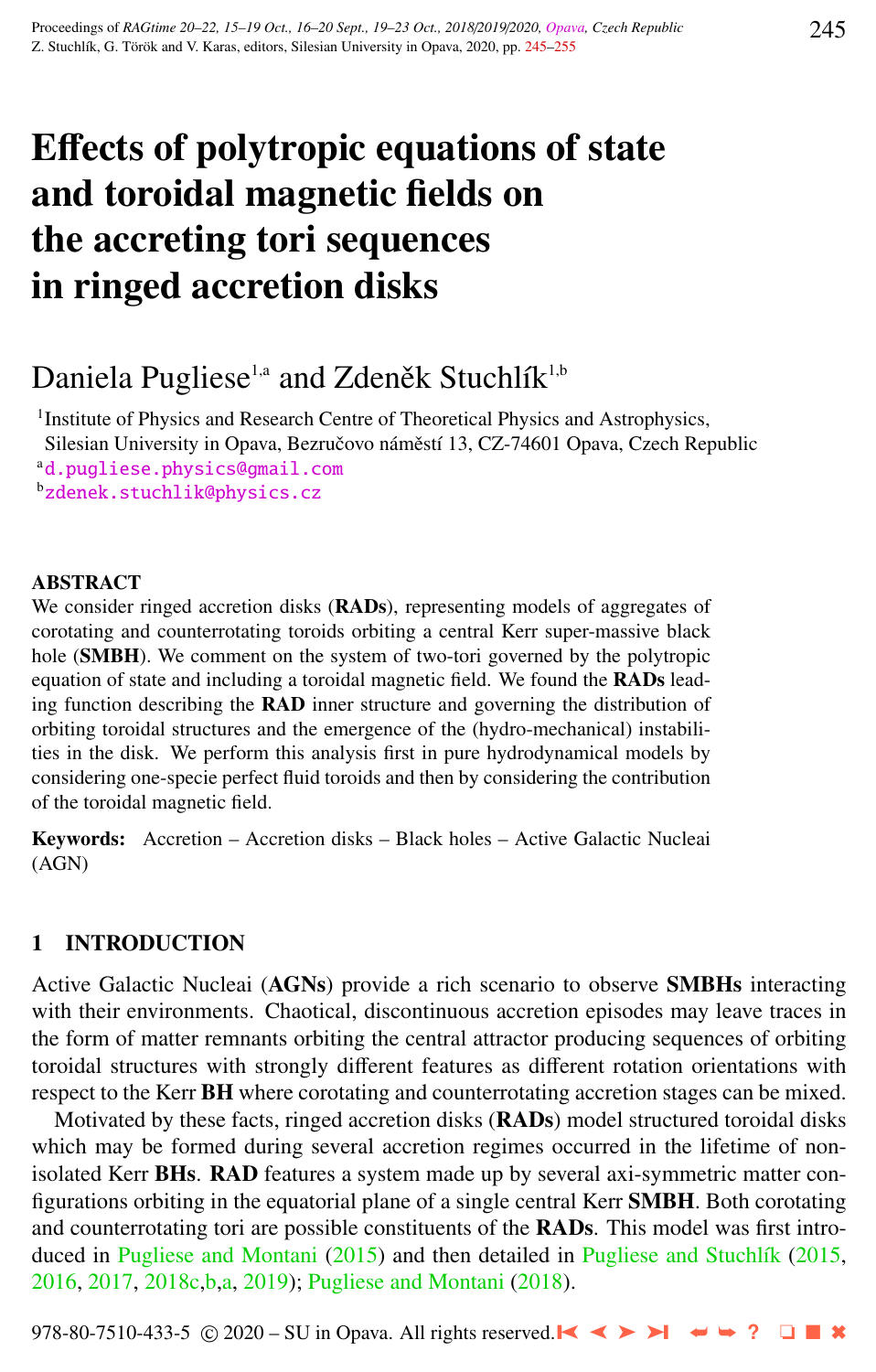# 246 *D. Pugliese and Z. Stuchl´ık*

The model strongly binds the fluid and BH characteristics providing indications on the situations where to search for **RADs** observational evidences. The number of the instability points is generally limited to n=2 and depends on the dimensionless spin of the rotating central attractor. The phenomenology associated with these toroidal complex structures may be indeed very wide, providing a different interpretative framework. Obscuring and screening tori, possibly evident as traces (screening) in x-ray spectrum emission, are also strongly constrained. More generally, observational evidence is expected by the spectral features of AGNs X-ray emission shape, due to X-ray obscuration and absorption by one of the tori, providing a RAD fingerprint as a radially stratified emission profile.

In Sec. (2) we introduce the model and the main definitions used throughout this article. In Sec.  $(2.1)$  we focus on **RAD** with polytropic tori. In Sec.  $(3)$  we analyze the effects of a toroidal magnetic field in the formation of several magnetized accretion tori. Concluding remarks are in Sec. [\(4\)](#page-7-0). Appendix [\(A\)](#page-8-0) summarizes the main constraints on the RAD structure.

#### 2 RINGED ACCRETION DISKS

Ringed accretion disk (RAD) is a fully general relativistic model of axially symmetric but "knobby" accretion disk orbiting on the equatorial plane of a Kerr SMBH. It constitutes an aggregate of corotating and counter-rotating perfect fluid, one particle species, tori orbiting on the equatorial plane on one central BH attractor. Because of the symmetries of the system (stationarity and axial-symmetry), it is regulated by the Euler equation only with a barotropic equation of state (**EoS**)  $p = p(\rho)$ :

$$
T_{\mu\nu} = (p + \varrho)U_{\mu}U_{\nu} - pg_{\mu\nu}, \quad \frac{\nabla_{\mu}p}{p + \varrho} = -\nabla_{\mu}\ln(U_{t}) + \frac{\Omega\nabla_{\mu}\ell}{1 - \Omega\ell}
$$
  
\n
$$
\Omega = \frac{U^{\phi}}{U^{t}} = -\frac{g_{tt}}{g_{\phi\phi}}\ell_{0} = \frac{f(r)}{r^{2}\sin^{2}\theta}\ell_{0}, \quad \ell = -\frac{U_{\phi}}{U_{t}}.
$$
  
\n
$$
V_{eff}(\ell) \equiv u_{t} \quad W \equiv \ln V_{eff}(\ell),
$$
\n(1)

 $((t, r, \phi, \theta)$  are Boyer-Lindquist coordinates),  $V_{eff}(\ell)$  is the effective torus potential,  $\Omega$  is the fluid relativistic angular frequency,  $\ell$  specific angular momenta, assumed constant and conserved for each RAD component but variable in the RAD distribution  $U^a$  is the fluid four velocity, and  $T_{\mu\nu}$  is the fluid energy momentum tensor.

We introduce the following definitions: we use the notation () to indicate a configuration as a function which can be closed, C, or open O. Specifically, toroidal surfaces correspond to the equipotential surfaces, critical points of  $V_{eff}(\ell)$  as function of *r*.

Consequently tori are determined as solutions of *W* :  $\ln(V_{eff}) = c = constant$  (or equivalently  $V_{eff} = K = constant$ . We indicate the possible solutions as C, for the cross– sections of the closed surfaces (equilibrium quiescent torus);  $C_{\times}$ , for the cross–sections of the closed cusped surfaces (accreting torus) and  $\mathbf{O}_{\mathsf{x}}$ , for the cross sections of the open cusped surfaces, which are generally associated to proto-jet configuration[sPugliese and](#page-9-0) Stuchlík [\(2018a,](#page-9-0) [2016\)](#page-9-0).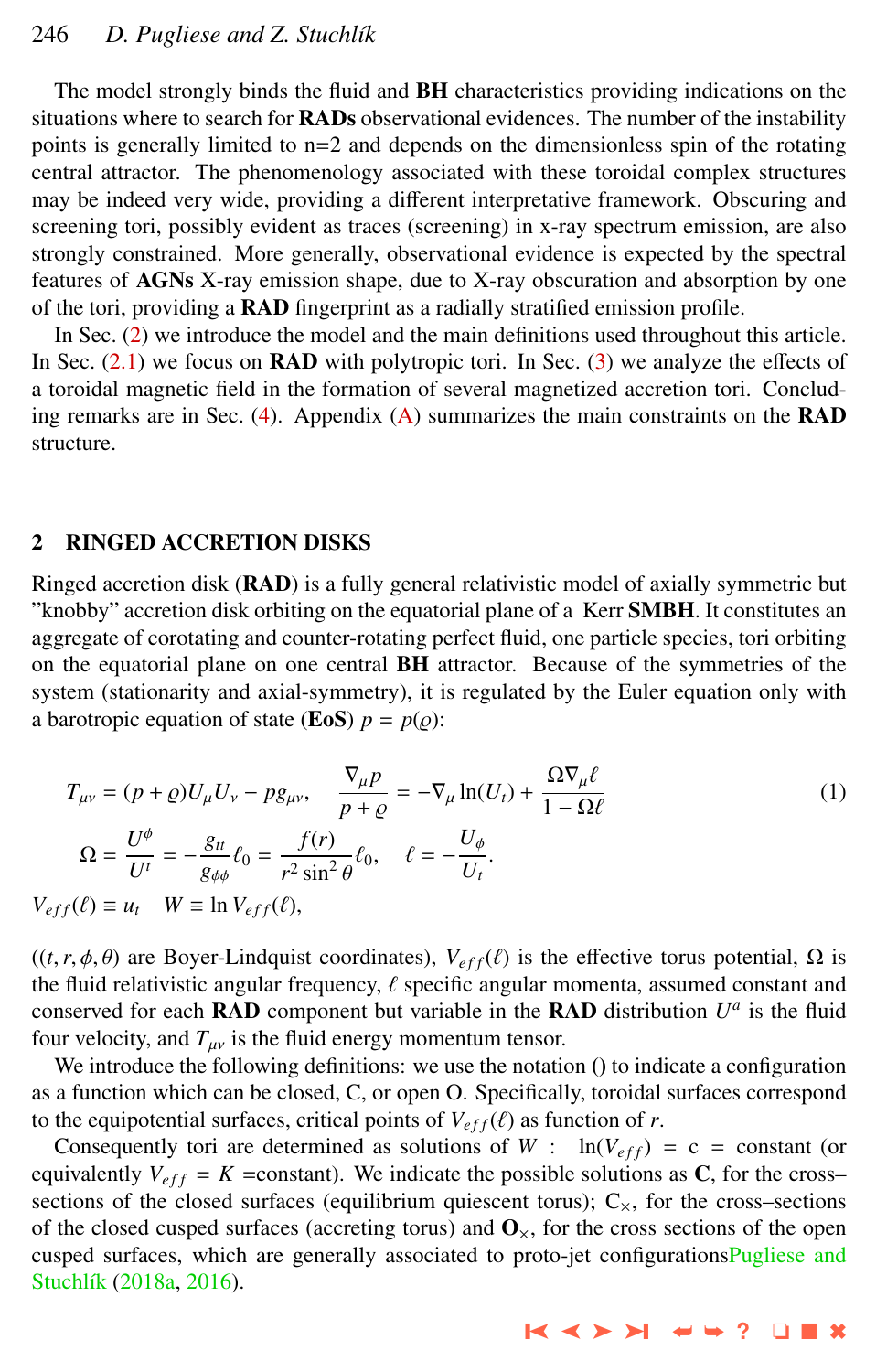<span id="page-2-0"></span>Sign  $Q_{\pm}$  for a general quantity refers to counterrotating  $(Q_{+})$  and corotating  $(Q_{-})$  tori respectively. We introduce the concept of  $\ell_{corotating}$  disks, defined by the condition  $\ell_{(i)}\ell_{(o)}$  > 0, and  $\ell_{counterrotating}$  disks defined by the relations  $\ell_{(i)}\ell_{(o)} < 0$ . The two  $\ell_{corotating}$  tori can be both corotating,  $\ell a > 0$ , or counterrotating,  $\ell a < 0$ , with respect to the central attractor spin  $a > 0$ . We use short notation  $Q_i < Q_o$  and  $Q_o > Q_i$  for the inner and outer configurations of a RAD couple.

An essential part of the RAD analysis is the characterization of the boundary conditions on each torus in the agglomerate and the RAD disk inner structure. The model is constructed investigating the function representing the angular momentum distribution inside the disk which is not constant. This sets the toroids location (and equilibrium) in the agglomerate and it coincides, in the hydrodynamical RAD model of perfect fluids, with the distribution of specific angular momentum of the fluid in each agglomerate toroid. This function can be written as

Leading (HD) RAD function:

$$
\ell^{\mp} = \frac{a^3 + ar(3r - 4M) \mp \sqrt{r^3 \Delta^2 / M}}{a^2 M - (r - 2M)^2 r},
$$
  

$$
\Delta \equiv r^2 - 2Mr + a^2,
$$
 (2)

(*M* is the central **BH** mass). Each point  $r > r_{mso}$  (marginally stable orbit) on curve  $\ell^{\pm}$  es the center (points of maximum density inside the torus) of the toroidal **RAD** comfixes the center (points of maximum density inside the torus) of the toroidal RAD component and  $r < r_{mso}$  sets possible instabilities points of the toroids, more details can be found in Pugliese and Stuchlík [\(2015,](#page-9-0) [2017\)](#page-9-0). Because of the importance of this function in defining the inner structure of the RAD, this is called Leading RAD function.

We shall see in Sec. [\(3\)](#page-4-0) that changing the energy-momentum tensor by including a toroidal magnetic field will make it convenient to change the leading function  $\ell^{\pm}$  adopted in the Hy-<br>drodynamical (HD) case to a different one. This new function obtained from the study of drodynamical (HD) case to a different one. This new function obtained from the study of the magnetic field in the  $\bf{RAD}$  can represent and regulate the tori distribution. In Sec. [\(A\)](#page-8-0), we include a summary of the main constraints on the **RAD** inner structure[–Pugliese and](#page-9-0) Stuchlík [\(2015,](#page-9-0) [2017\)](#page-9-0)

# 2.1 Polytropic tori

We conclude this section considering **RAD** tori with polytropic fluids:  $p = \kappa \varrho^{1+1/n}$ . We develop some general considerations on the **FoS** and the polytropic **RAD** tori governed by develop some general considerations on the EoS and the polytropic RAD tori governed by the **EoS**:  $p = \kappa \varrho^{\gamma}$ , where  $\kappa > 0$  is a constant and  $\gamma = (1 + 1/n)$  is the polytropic index, in Pugliese et al. (2013). Details of this analysis can be found in Pugliese and Stuchlik in [Pugliese et al.](#page-9-0)  $(2013)$ . Details of this analysis can be found in Pugliese and Stuchlík [\(2019\)](#page-10-0). We also refer to this analysis for commenting on the tori energetics of various RAD configurations, and significance in the case of polytropic tori. It has been shown in [Pugliese et al.](#page-9-0) [\(2013\)](#page-9-0); Pugliese and Stuchlík [\(2019\)](#page-10-0) that for the Schwarzschild geometry  $(a = 0)$  there is a specific classification of eligible geometric polytropics, and a specific class of polytropics is characterized by a discrete range of values for the index  $\gamma$ . Therefore, we can propose a general classification for the tori  $(C, C_{\times})$ , as for proto-jets  $O_{\times}$ , assuming a particular representation of the density function. We can write the density  $\rho$  as a function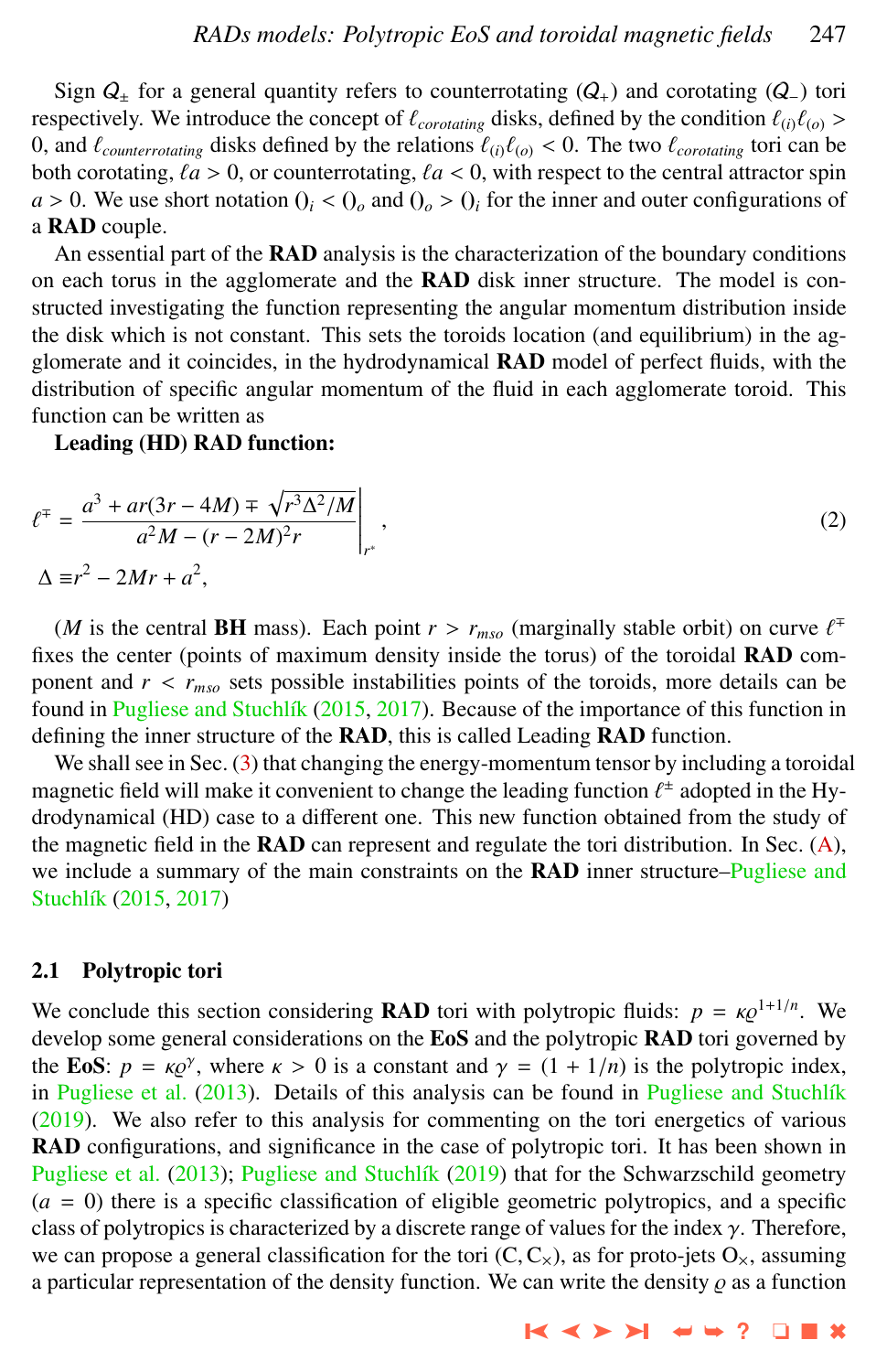<span id="page-3-0"></span>of  $\gamma$ . However, we concentrate our attention on the **RAD** components C and  $C_x$  for which  $K < 1$  and there is :

$$
\varrho_{\gamma} \equiv \kappa^{1/(\gamma - 1)} \bar{\varrho}_{\gamma} \quad \text{and} \quad \bar{\varrho}_{\gamma} \equiv \left[ \frac{1}{\kappa} \left( V_{eff}^{-\frac{\gamma - 1}{\gamma}} - 1 \right) \right]^{\frac{1}{(\gamma - 1)}} \text{ for}
$$
\n
$$
\gamma \neq 1 \quad \text{with} \quad \varrho_{\gamma} \equiv \mathbb{C}^{1/(-1 + \gamma)}, \quad \mathbb{C} \equiv (V_{eff}^{-2})^{\frac{\gamma - 1}{2\gamma}} - 1.
$$
\n(3)

(note C is actually a function of  $K \in ]K_{\min}, K_{\max}]$ , while  $K_{\max} < 1$ , regulates whether the torus is quiescent or in accretion). The pressure  $p$ , associated to the solution in Eq.  $(3)$ , depends on  $k^{\frac{1}{1-\gamma}}$ . It decreases with *k* more slowly then  $\rho$ .<br>We consider the case  $K < 1$  with the condition  $\rho > 0$ .

We consider the case  $K < 1$  with the condition  $\rho > 0$ , verified, according to Eq. (3), for  $\gamma > 1$ . Integration of the  $\rho$  density function in the polytropic case where  $\gamma = 4/3$  is shown in Figs [\(1\)](#page-4-0). The situation for different indices, and particularly  $\gamma = 5/3$ , is also shown, integration of density profiles have been specified particularly for the couple  $C_{\times}^+ < C_{\times}^+$ .<br>Note that we can then directly impose several constraints for the density function. Some Note that we can then directly impose several constraints for the density function. Some simple example, including special (composite) density profiles in the case  $\varrho_{[+]}^{\text{}} = \varrho_{\gamma}^i - \varrho_{\gamma}^o = \varrho_{\gamma}^a$  $\varrho_{\Phi}$  =constant, have

$$
[K_i = \left( \left[ \varrho_{\Phi} - \epsilon \left( K_o^{-\frac{\gamma - 1}{\gamma}} - 1 \right)^{\frac{1}{\gamma - 1}} \right]^{ \gamma - 1} + 1 \right)^{-\frac{\gamma}{\gamma - 1}}.
$$
\n(4)

In Figs [\(1\)](#page-4-0) we show the profiles  $\varrho_{\Phi}$  for  $\epsilon = -1$ . Important to note that these relations are generally seen as constraints on *independent* solutions for each RAD components. Toroidal configurations emerging from these constraints  $(\varrho_{[+]}^-)$  as in Fig [\(1\)](#page-4-0) are<br>by no means directly matched with solutions for two different **RAD** components counled by no means directly matched with solutions for two different RAD components coupled through the background. The RADs effective potential (a potential describing the entire macrostructure as introduced in Pugliese and Stuchlík [\(2015\)](#page-9-0)) can be derived from composite energy-momentum tensors made by collections of the fluid tensors, decomposed in each fluid adapted frame. This holds for not colliding tori. They will be naturally coupled through the unique background metric tensor  $g_{\mu\nu}$  and proper boundary conditions imposed on the fluid density and pressure. The boundary conditions by the step-functions cuts  $H(\theta)$  defining the **RAD** in the two forms of potential functions included in the energy momentum tensor. Nevertheless, the projection after  $3 + 1$  decomposition, defining the 3D hyperplane  $h_{ij}^{(i)}$ , has to be done according to the orthogonality condition for fluids field velocity vectors  $\mathbf{u}^{(i)}$ , respectively, for the  $(i)$ −torus. These solutions can create special tori surfaces from the condition on the constant pressure. Moreover, these constraints can found application in the collision analysis within the limits considered before to infer the final states (es. final merger tori). (Other notable cases can be founded using the constraints  $\varrho_{[X]} = \varrho_Y^i \varrho_Y^o$  =constant,  $\varrho_{[X]} = \varrho_Y(K^i K^o)$  =constant or  $\varrho_{[+]}^{\pm} = \varrho_Y(K^i \pm K^o)$  =constant.). It is not solve that not all these profiles are related to quiescent of accreting toroids possible to show that not all these profiles are related to quiescent of accreting toroids.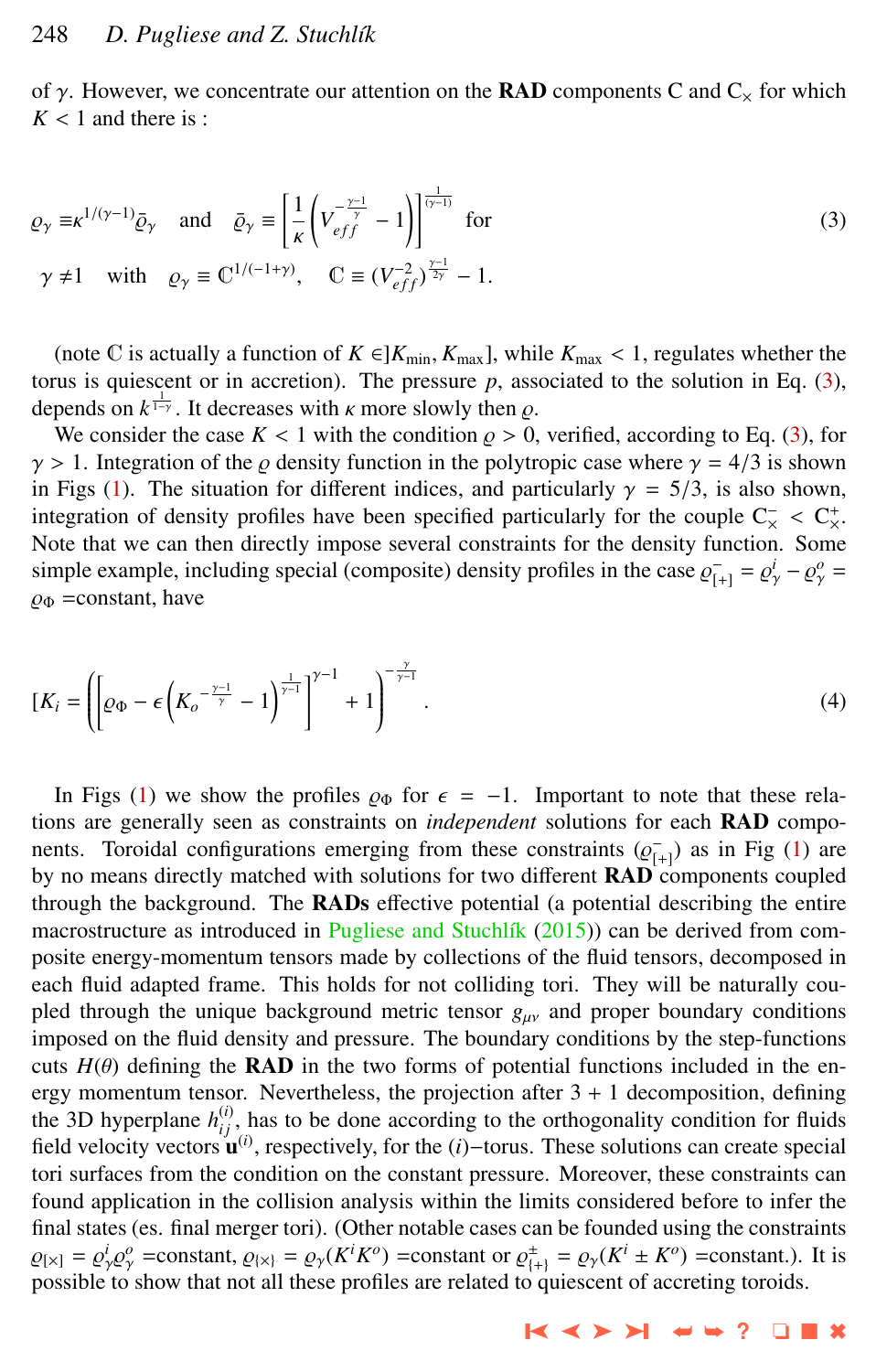<span id="page-4-0"></span>

**Figure 1.** *Left panel:* Profiles of constant rationalized density function  $\rho_k$  in Eq. [\(3\)](#page-3-0) in the plane  $\gamma - K$ ,  $\gamma > 1$  is the polytronic index  $K \in K^{\pm}$ . It is the *K*-parameter attached to any tori at constant  $\ell$ .  $\gamma > 1$  is the polytropic index,  $K \in [K_{mso}^{\pm}, 1]$  is the *K*-parameter attached to any tori at constant  $\ell$ . The values  $K^{\pm}$  for the two **SMRHs** with spin  $a = 0$  and  $a = 0$  99991*M* are also plotted. Corotating values  $K_{mso}^{\pm}$  for the two **SMBHs** with spin  $a = 0$  and  $a = 0.99991M$  are also plotted. Corotating (L1) and counterrotating fluids (L+1) are considered. Indices  $\gamma = 4/3$  considered also in the analysis ([-]) and counterrotating fluids ([+]) are considered. Indices  $\gamma = 4/3$  considered also in the analysis of Pugliese and Stuchlík [\(2019\)](#page-10-0) and  $\gamma = 5/3$  are shown. Arrows follow the increasing values of  $\rho_{\gamma}$ . The region in the range  $\gamma \in [4/3, 5/3]$  has been partially thicken with highlighted (green-colored) *K*constant curves. Density profiles  $\rho^+_{\gamma}$  for corotating (*bottom left panel*) and counterrotating tori (*upper*<br>right panel) are shown orbiting around a **SMRH** with spin  $a = 0.382M$  and the specific angular *right panel*) are shown orbiting around a **SMBH** with spin  $a = 0.382M$ , and the specific angular momentum of the fluids is  $f = -3.99$  and  $f = 3.31$  and the polytropic index  $\chi = 4/3$ . (x y) are momentum of the fluids is  $\ell = -3.99$  and  $\ell = 3.31$  and the polytropic index  $\gamma = 4/3$ .  $(x, y)$  are Cartesian coordinates. Bottom right panel shows the profiles of constant composite density function %  $\bar{y}_{\gamma[+]}$  defined in Sec. [\(2.1\)](#page-2-0).

# 3 INFLUENCE OF TOROIDAL MAGNETIC FIELD IN MULTI-ACCRETING TORI

In this section, we consider **RAD** with toroidal sub-structures regulated by the presence in the force balance equation of a toroidal magnetic field component. We refer to the analysis of [Pugliese and Montani](#page-9-0)  $(2018)$ , the toroidal magnetic field form used here is the well known [Komissarov](#page-9-0)-solution Komissarov [\(2006\)](#page-9-0), used in the approach [Pugliese and](#page-9-0) [Montani](#page-9-0) [\(2013,](#page-9-0) [2018\)](#page-9-0), see also Adámek and Stuchlík [\(2013\)](#page-9-0); [Hamersky and Karas](#page-9-0) (2013); [Karas et al.](#page-9-0) [\(2014\)](#page-9-0); [Zanotti and Pugliese](#page-10-0) [\(2015\)](#page-10-0); [Stuchlik et al.](#page-10-0) [\(2020\)](#page-10-0). In this section, we use mainly dimensionless units.

#### 3.1 Ideal GR-MHD

Before considering the model of magnetized RAD, it is convenient to review some basic notions of ideal GR-MHD. The fluids energy-momentum tensor can be written as the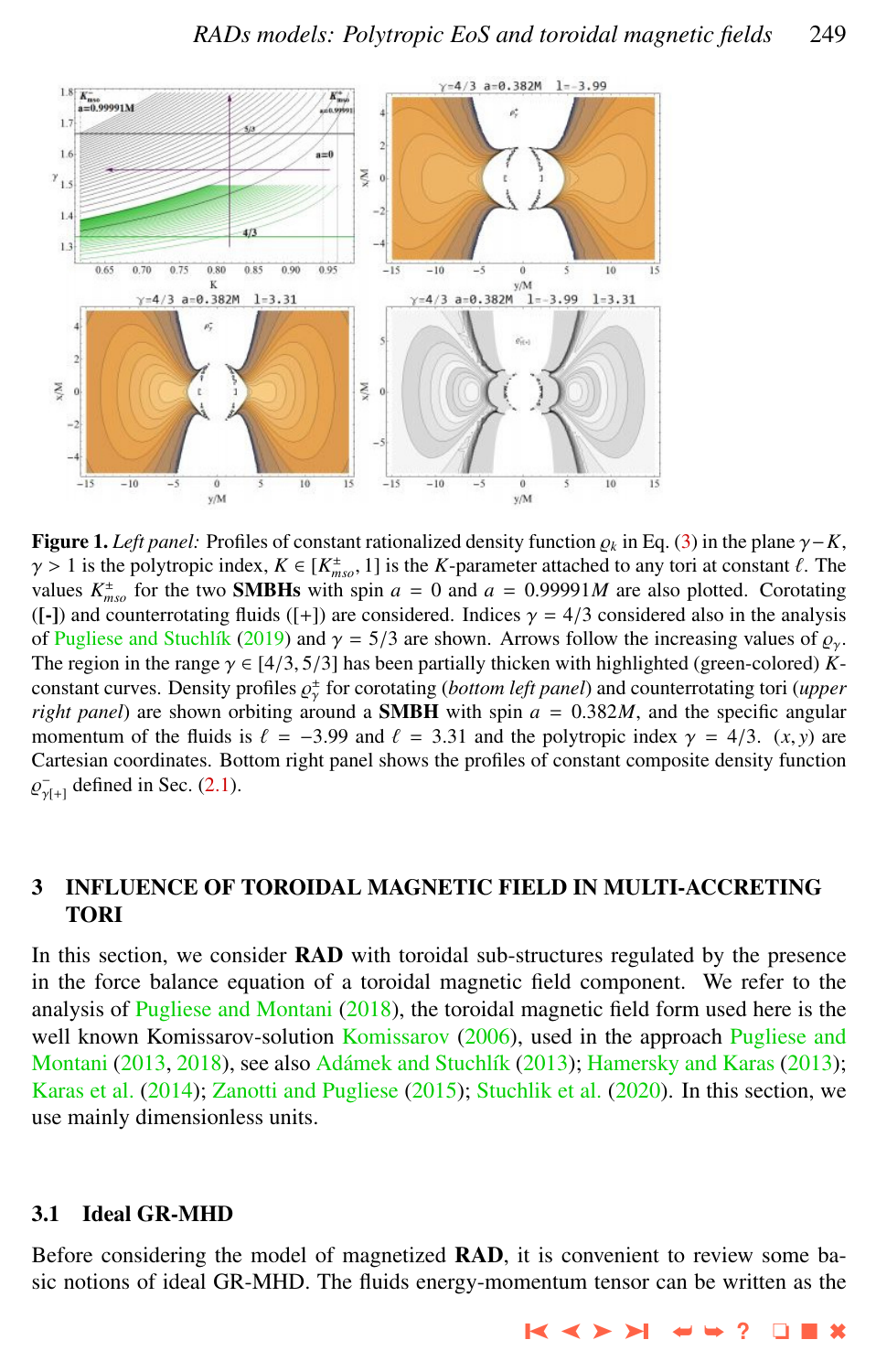composition of the two components

$$
T_{ab}^{\text{f}} = (Q + p)U_{a}U_{b} - \epsilon p g_{ab}
$$
\n
$$
T_{ab}^{\text{em}} = -\epsilon \left( F_{ac}F_{b}^{c} - \frac{1}{4}F_{cd}F^{cd}g_{ab} \right) = \frac{g_{ab}}{2}(E^{2} + B^{2}) - (E_{a}E_{b} + B_{a}B_{b})
$$
\n
$$
-2\epsilon \breve{g}_{(a}U_{b)} - \epsilon U_{a}U_{b}(E^{2} + B^{2}),
$$
\n
$$
\nabla_{[a}F_{bc]} = 0, \quad \nabla^{a}F_{ab} = \epsilon J_{b}, \quad J^{a} = \varrho_{c}U^{a} + j^{a},
$$
\n(5)

(quantities are measured by an observers moving with the fluid).  $\check{G}_a$  denotes the Pointing vector,  $U^a U_a = \epsilon$ , ( $\epsilon$  in this section is clearly a signature sign) and  $h_{ab} \equiv g_{ab} - \epsilon U_a U_b$ , is the projection tensor, where  $\nabla$ ,  $g_a = 0$ . Considering the charge density and conduction current projection tensor, where  $\nabla_{\alpha}g_{\beta\gamma}=0$ . Considering the charge density and conduction current with the Ohm's law, there is  $j^a = \sigma^{ab} E_b$ ,  $J^a = \rho_c U^a + \sigma E^a$ . We consider isotropic fluids<br>for which  $\sigma^{ab} = \sigma \sigma^{ab}$   $\sigma$  is the electrical conductivity coefficient. For ideal conductive for which  $\sigma^{ab} = \sigma g^{ab}$ ,  $\sigma$  is the electrical conductivity coefficient. For ideal conductive<br>plasma there is  $\sigma \to \infty$  ( $F = F / I^b = 0$ ); the electromagnetic field does not have a direct plasma there is  $\sigma \to \infty$  ( $E_a = F_{ab} U^b = 0$ ): the electromagnetic field does not have a direct<br>effect on the conservation equation along the flow lines, or effect on the conservation equation along the flow lines, or

$$
U_a \nabla^a \varrho + (p + \varrho) \nabla^a U_a - U^b F_b^c (\nabla^a F_{ac}) = 0,
$$
\n<sup>(6)</sup>

In the ideal MHD

$$
(p+q)U^a \nabla_a U^c - \epsilon h^{bc} \nabla_b p - \epsilon (\nabla^a F_{ad}) F^{cd} = 0,
$$
\n<sup>(7)</sup>

and

$$
U^a \nabla_a s = \frac{1}{nT} U^b F_b^c \nabla^a F_{ac}.
$$
 (8)

 $(T$  is the temperature and  $n$  is the particle number density). In infinitely conducting plasma there is  $U^a \nabla_a s = 0$  and the entropy per particle is conserved along the flow lines of each toroids. a particular case of interest is when *s* is a constant of both space and time implying  $p = p(\rho)$ . [Pugliese and Valiente Kroon](#page-10-0) [\(2016\)](#page-10-0); [Pugliese and Kroon](#page-9-0) [\(2012\)](#page-9-0).

#### 3.2 Magnetized tori

We consider an infinitely conductive plasma in the magnetized case where  $F_{ab}U^a = 0$ ,  $F_{ab}$ ,  $U^a B_a = 0$ ,  $\partial_{\phi} B^a = 0$  and  $B^r = B^{\theta} = 0$ . The toroidal magnetic field contribution in each **RAD** component can be written by considering RAD component can be written by considering,

$$
B^{\phi} = \sqrt{\frac{2p_B}{g_{\phi\phi} + 2\ell g_{t\phi} + \ell^2 g_{tt}}}
$$
\n(9)

or alternatively

$$
B^{\phi} = \sqrt{2\mathcal{M}\omega^{q}}\left(g_{t\phi}g_{t\phi} - g_{tt}g_{\phi\phi}\right)^{(q-2)/2}V_{eff}(\ell)
$$

with  $p_B = M \left( g_{t\phi} g_{t\phi} - g_{tt} g_{\phi\phi} \right)^{q-1} \omega^q$  the magnetic pressure,  $\omega$  is the fluid enthalpy, *q* and *M* (magnitude) are constant:  $V_{t\phi}$  is a function of the metric and the angular momentum  $M$  (magnitude) are constant;  $V_{eff}$  is a function of the metric and the angular momentum  $M$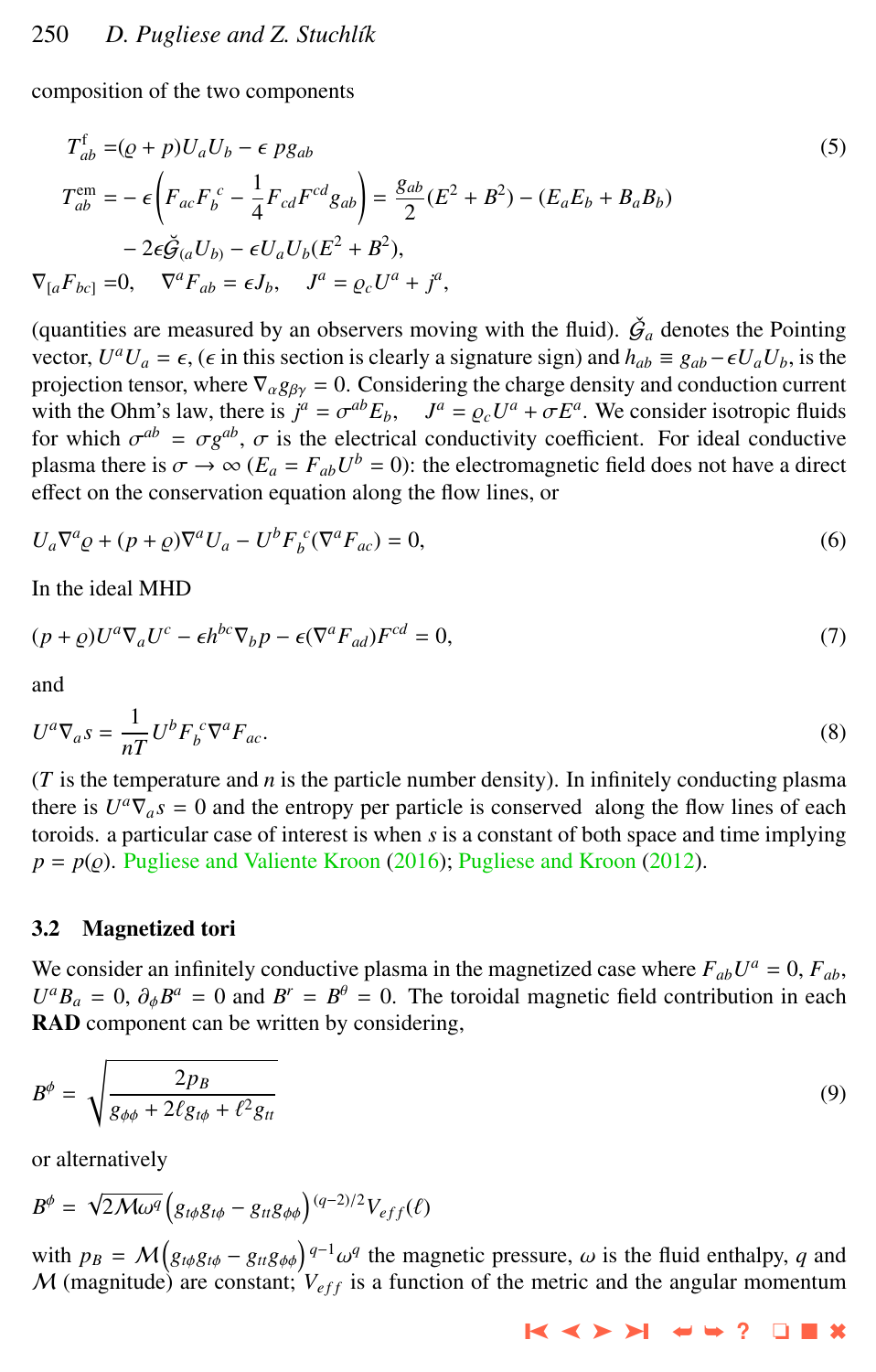

Figure 2. Left panel: Profiles of S = constant in the panel  $\omega$ -q, where  $\omega$  is the fluid enthalpy and q is a magnetic field family parameter. Arrow directions indicate the increasing values of  $S \, q = 1$  is a singular value for S. At  $q < 1$  ( $S < 0$ ) excretion tori (density profiles in the right panel) appear. From [Pugliese and Montani](#page-9-0) [\(2018\)](#page-9-0).

 $\ell$ [–Komissarov](#page-9-0) [\(2006\)](#page-9-0); [Zanotti and Pugliese](#page-10-0) [\(2015\)](#page-10-0); [Pugliese and Montani](#page-9-0) [\(2013\)](#page-9-0); Adámek and Stuchlík [\(2013\)](#page-9-0); [Hamersky and Karas](#page-9-0) (2013); [Karas et al.](#page-9-0) [\(2014\)](#page-9-0). The Euler equation for the HD case is modified by the term:

$$
\partial_{\mu}\tilde{W} = \partial_{\mu}\left[\ln V_{eff} + \mathcal{G}\right],\tag{10}
$$

where

$$
(a \neq 0) : \mathcal{G}(r,\theta) = \mathcal{S}(\mathcal{A}V_{eff}^2)^{q-1};
$$
\n(11)

$$
\mathcal{A} \equiv \ell^2 g_{tt} + 2\ell g_{t\phi} + g_{\phi\phi}, \ \mathcal{S} \equiv \frac{q \mathcal{M} \omega^{q-1}}{q-1},
$$

We here concentrate on  $q > 1$  as, the magnetic parameter S is negative for  $q < 1$ , where excretion tori are possible Stuchlík [\(2005\)](#page-10-0); Stuchlík et al. [\(2009\)](#page-10-0); Slaný and Stuchlík [\(2005\)](#page-10-0); Stuchlík and Schee [\(2010\)](#page-10-0).  $q = 1$ , gives singular value for S, see Figs (2). In this new frame, the analysis of RAD structure is performed by considering the new equation  $\tilde{W} \equiv \mathcal{G}(r, \theta) + \ln(V_{eff}) = K$ . The deformed potential function  $\tilde{V}_{eff}^2$ ,

$$
\widetilde{V}_{eff}^2 \equiv V_{eff}^2 e^{2S(\mathcal{H}V_{eff}^2)^{q-1}} =
$$
\n
$$
= \frac{\left(g_{t\phi}g_{t\phi} - g_{tt}g_{\phi\phi}\right) \exp\left(2S\left(g_{t\phi}g_{t\phi} - g_{tt}g_{\phi\phi}\right)^{q-1}\right)}{\ell^2 g_{tt} + 2\ell g_{t\phi} + g_{\phi\phi}} = K^2.
$$
\n(12)

For  $S = 0$  (or  $M = 0$ ), this reduces to the effective potential  $V_{eff}^2$  for the HD case:  $V_{eff}^2$ :  $\widetilde{V}_{eff}^2 = V_{eff}^2 + \frac{2S(\mathcal{A}V_{eff}^2)^q}{\mathcal{A}}$  $\frac{4V_{eff}^{2}}{A}$  + O(S<sup>2</sup>).  $S_n = \frac{\mathcal{M} \ln^n(\omega)(n + \ln(\omega) + 1)}{\Gamma(n + 2)}$  for  $n \ge 0$  and  $q \ge 1$ , (13)

where  $\Gamma(x)$  is the Euler gamma function. As for the HD case in Eq. [\(2\)](#page-2-0), we could find the RAD angular momentum distribution: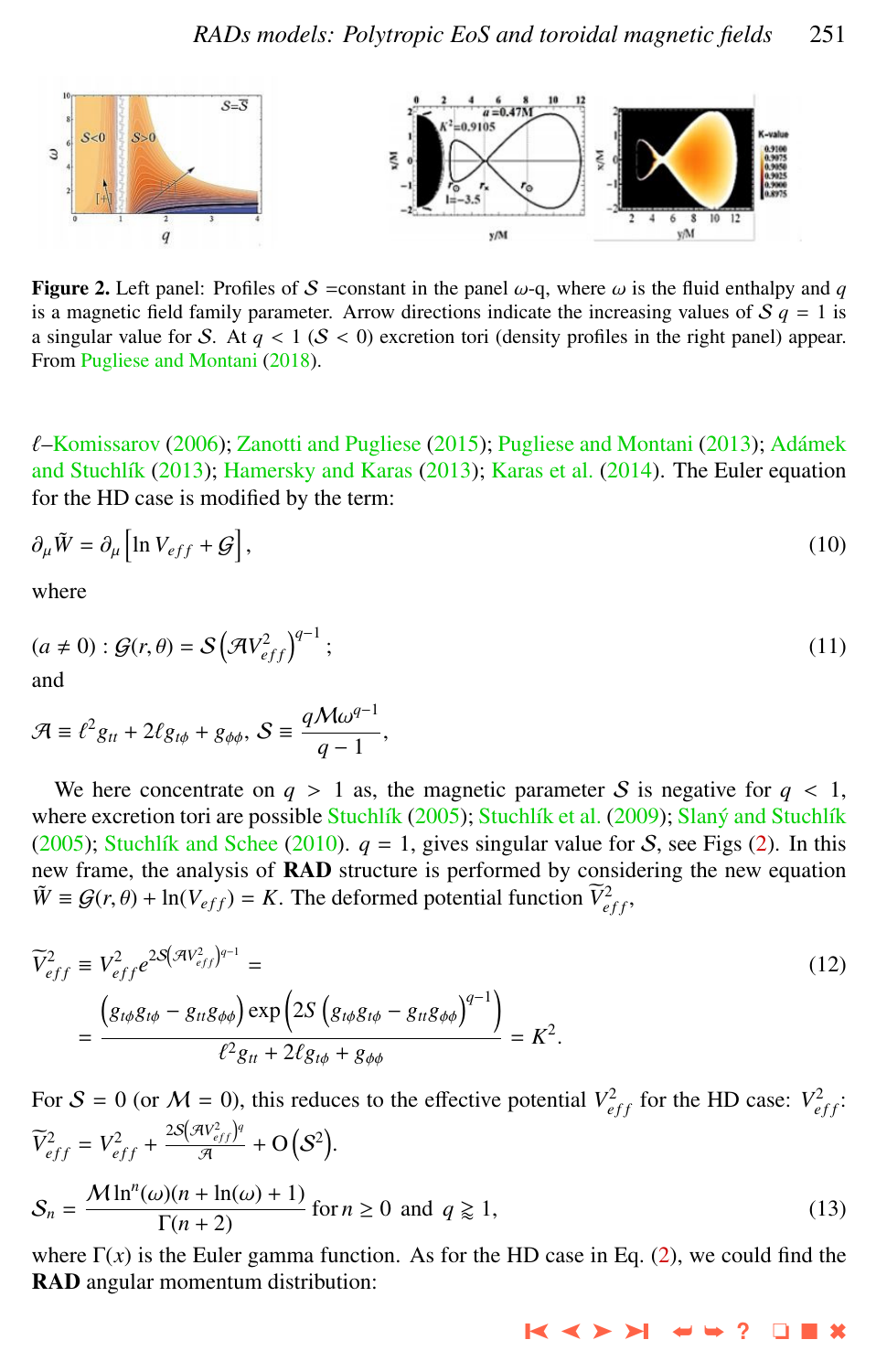<span id="page-7-0"></span>

Figure 3. Magnetized RAD: angular momentum profiles  $\tilde{\ell}$  in comparison with the HD case  $\ell$ , for different values of the magnetic parameters  $S$ , *q* and the **BH** dimensionless spin  $a/M$ , varying from the Schwarzschild case  $a = 0$  to the extreme Kerr **BH**  $a = M$  for corotating (-) and counterrotating (+) fluids. From [Pugliese and Montani](#page-9-0) [\(2018\)](#page-9-0).

$$
\widetilde{\ell}^{\mp} \equiv \frac{\Delta \left( a^3 + ar \left[ 4Q(r - M)S\Delta^2 + 3r - 4 \right] \mp \sqrt{r^3 \left[ \Delta^2 + 4Q^2(r - 1)^2 r S^2 \Delta^{2Q+1} + 2Q(r - 1)^2 r S \Delta^{Q+1} \right]} \right)}{a^4 - a^2(r - 3)(r - 2)r - (r - 2)r \left[ 2Q(r - 1)S\Delta^{Q+1} + (r - 2)^2 r \right]}
$$
\n(14)

(dimensionless units), where there is

 $\lim_{S\to 0} \widetilde{\ell}^{\mp} = \lim_{q\to 1} \widetilde{\ell}^{\mp} = \ell^{\pm}, \quad Q \equiv q - 1$  $S\rightarrow 0$ *q*→1

see Figs (3). However the introduction of a toroidal magnetic field *B*, makes the study of the momentum distribution within the disk rather complicated. In [Pugliese and Montani](#page-9-0)  $(2018)$ , it was adopted as a function derived from the S parameter:

Leading RAD function:

$$
S_{crit} \equiv -\frac{\Delta^{-Q}}{Q} \frac{a^2(a-\ell)^2 + 2r^2(a-\ell)(a-2\ell) - 4r(a-\ell)^2 - \ell^2 r^3 + r^4}{2r(r-1)\left[r(a^2-\ell^2) + 2(a-\ell)^2 + r^3\right]}.
$$
\n(15)

This function represents the new leading function for the distribution of tori in the RAD instead of Eq.  $(14)$  with a toroidal magnetic field component. (Each torus is on a line S =constant). This is able to determine (1) the limits on the value of the magnetic parameter for the tori formation, (2) the emergence of HD instability associated with the cusped configurations  $C_x$  and  $O_x$ , (3) the emergence of collision between two tori of a **RAD** couple. It highlights the difference between magnetized corotating and counter-rotating tori with respect to the central black hole. (This difference is also evident from the dependence in Eq. (15) from the quantities  $(a \pm \ell)$ .) As demonstrated in [Pugliese and Montani](#page-9-0) [\(2018\)](#page-9-0), such magnetized tori can be formed in the **RAD** macro configurations for sufficiently small  $(qS)$  and the constraints described in Sec. [\(A\)](#page-8-0) are essentially confirmed for the magnetized case.

# 4 CONCLUDING REMARKS

The RAD dynamics is strongly affected by the the dimensionless spin of the central BH and the fluids relative rotation, especially in the magnetized case considered in Sec. [\(3\)](#page-4-0).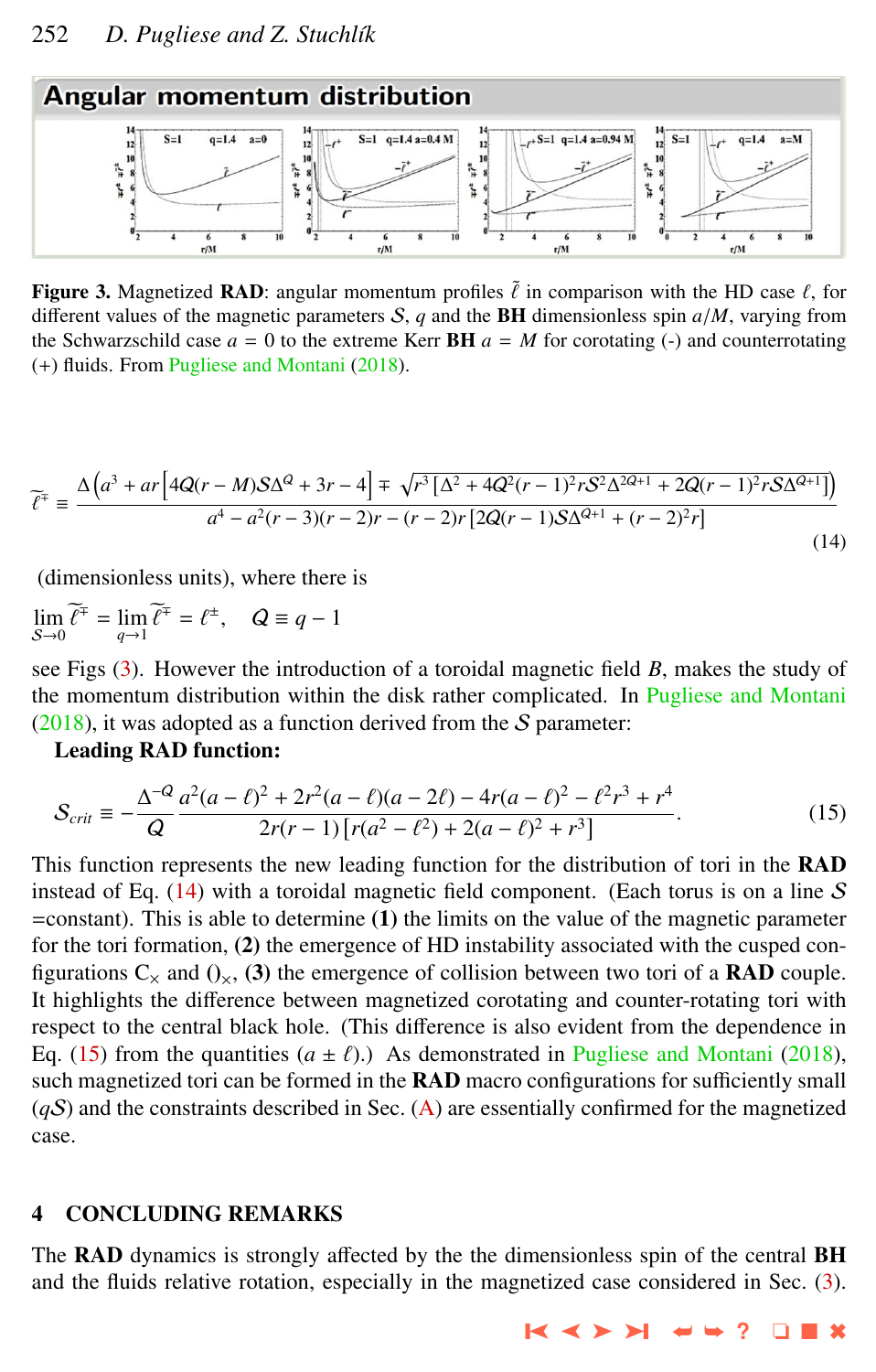<span id="page-8-0"></span>In general, there is evidence of a strict correlation between **SMBH** spin, fluid rotation and magnetic fields in RADs formation and evolution. The analysis presented here poses constraints on tori formation and emergence of RADs instabilities in the phases of accretion onto the central attractor and tori collision emergence Pugliese and Stuchlík [\(2017,](#page-9-0) [2019\)](#page-10-0). Eventually the RAD frame investigation constraints specific classes of tori that could be observed around some specific **SMBHs** identified by their dimensionless spin. As a sideline result, we provided a full characterization of the counter rotating tori in the multi-accreting systems. This model is designed for an extension to a dynamic GRMHD setup. From observational viewpoint, AGN Xray variability suggests connection between X-rays and the innermost regions of accretion disk. In [Sochora et al.](#page-10-0) [\(2011\)](#page-10-0); [Karas and Sochora](#page-9-0) [\(2010\)](#page-9-0); Schee and Stuchlík [\(2009,](#page-10-0) [2013\)](#page-10-0) such relatively indistinct excesses of the relativistically broadened emission-line components are predicted to be arising in a well-confined radial distance in the accretion structure originating from a series of episodic accretion events.

Another significant aspect is the possibility to relate the RAD oscillations and their components with QPOs. The radially oscillating tori of the couple could be related to the high-frequency quasi-periodic oscillations (QPOs). Finally, for a discussion on the relation among Papaloizou-Pringle (PP) global incompressible modes in the tori, the Papaloizou-Pringle Instability (PPI), a global-hydrodynamic-non-axisymmetric instability, and the Magneto-Rotational Instability (MRI) modes, see [Pugliese and Montani](#page-9-0) [\(2018\)](#page-9-0); [Bugli et al.](#page-9-0) [\(2018\)](#page-9-0).

As an extension of this model to a more general situation, multi-orbiting configurations, considering tilted warped disks are also studied in Pugliese and Stuchlík [\(2020a,b\)](#page-10-0). This possibility, rather probable as a scenario in the initial phases of tori formation, could be investigated as perturbation or deformation of the axis-symmetric equatorial model considered here.

# ACKNOWLEDGEMENTS

D.P. acknowledges partial support from the Junior GAČR grant of the Czech Science Foundation No:16-03564Y. Z. S. acknowledges the Albert Einstein Centre for Gravitation and Astrophysics supported by grant No. 14-37086G. We are grateful to the anonymous referee for her/his suggestions which have improved of manuscript.

# APPENDIX A: BASIC HD-RAD CONSTRAINTS

In this section we show some main constraints of the **RAD** models by schematically sum-marizing the analysis of Pugliese and Stuchlík [\(2017,](#page-9-0) [2019\)](#page-10-0).

In general, two quiescent tori (not cusped tori) can exist in all Kerr spacetimes if their specific angular momenta are properly related. Whereas there are only following four double tori with a critical (cusped) topology: **i**)  $C_x^+ < C^{\pm}$  **ii**),  $C_x^+ < C^{\pm}$ , **iii**)  $C_x^- < C^{\pm}$  and **iv**)<br> $C^- < C^{\pm}$  $C_{\times}^{-} < C_{\times}^{+}$ <br>Moreov

Moreover: • for  $\ell_{corotating}$  tori or in the background of a static (Schwarzschild) attractor only the inner torus can be accreting (with a cusp).  $\bullet$  In the  $\ell_{counterrotating}$  couple, an cusped corotating torus has to be the inner one of the couple whereas the outer counterrotating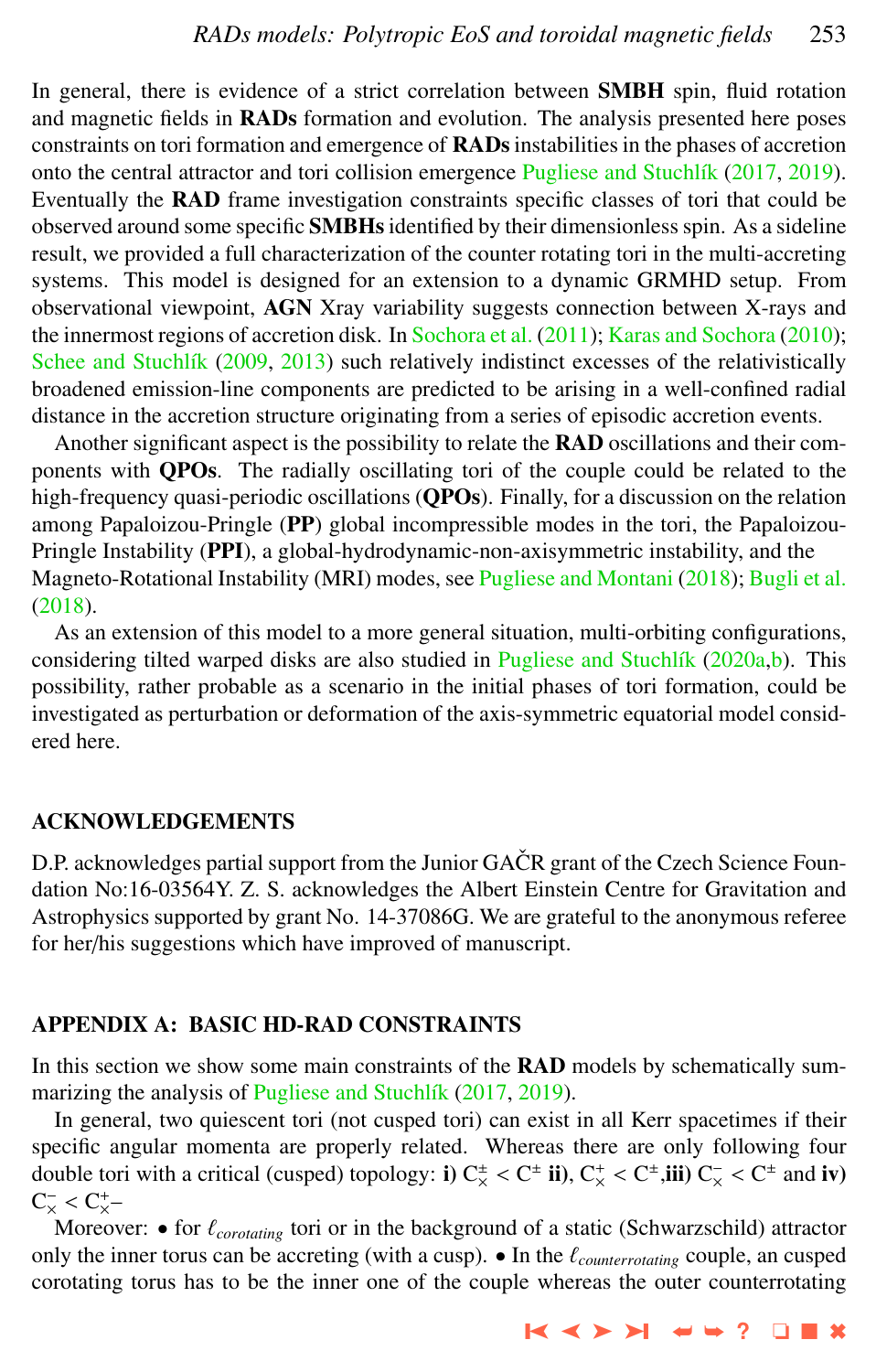<span id="page-9-0"></span>torus can be in quiescent or with a cusp. If there is  $C_{\times}^-$  (or for a static attractor), then  $C_{\times}^-$  is part of  $C_{\times} < C^{-}$  or  $C_{\times} < 0^{+}$ , doubled system.<br>Therefore, summarizing the situation for c

Therefore, summarizing the situation for corotating and counterrotating RAD components, in particular there is: • a corotating torus can be the outer of a couple with an inner counterrotating cusped surface. The outer torus of this couple may be corotating (quiescent), or counterrotating cusped or in quiescence. Both the inner corotating and the outer counterrotating torus of the couple can have a cusp. • A counterrotating torus can reach the (HD) instability as the inner configuration of an  $\ell_{corotating}$  or  $\ell_{counterrotating}$  couple or, viceversa, the outer torus of an  $\ell_{counterrotating}$  couple. If the cusped torus is  $C_{\times}^{+}$ , it follows that there is no inner counterrotating torus but there can be  $C_{\times}^{+} \subset C_{\times}^{+}$  or  $O_{\times}^{-} \subset C_{\times}^{+}$ that there is no inner counterrotating torus, but there can be  $C_x^+ < C^+$  or  $0^- < C_x^+$ .

#### **REFERENCES**

- Adámek, K. and Stuchlík, Z. (2013), Magnetized tori in the field of kerr superspinars, *Classical and Quantum Gravity*, 30(20), p. 205007.
- Bugli, M., Guilet, J., Muller, E., Del Zanna, L., Bucciantini, N. and Montero, P. J. (2018), Papaloizou-Pringle instability suppression by the magnetorotational instability in relativistic accretion discs, *Mon. Not. Roy. Astron. Soc.*, 475, p. 108, arXiv: [1707.01860](http://www.arxiv.org/abs/1707.01860).
- Hamersky, J. and Karas, V. (2013), Effect of the toroidal magnetic field on the runaway instability of relativistic tori, *Astron. Astrophys.*, 555, p. A32, arXiv: [1305.6515](http://www.arxiv.org/abs/1305.6515).
- Karas, V., Kopáček, O., Kunneriath, D. and Hamerský, J. (2014), Oblique magnetic fields and the role of frame dragging near rotating black hole, *Acta Polytech.*, 54(6), pp. 398–413, arXiv: [1408.2452](http://www.arxiv.org/abs/1408.2452).
- Karas, V. and Sochora, V. (2010), Extremal Energy Shifts of Radiation from a Ring Near a Rotating Black Hole, *The Astrophysical Journal*, 725, pp. 1507–1515, arXiv: [1010.5785](http://www.arxiv.org/abs/1010.5785).
- Komissarov, S. S. (2006), Magnetized tori around Kerr black holes: analytic solutions with a toroidal magnetic field, *Mon. Not. R. Astron Soc.*, 368, pp. 993–1000, arXiv: [astro-ph/0601678](http://www.arxiv.org/abs/astro-ph/0601678).
- Pugliese, D. and Kroon, J. A. V. (2012), On the evolution equations for ideal magnetohydrodynamics in curved spacetime, *Gen. Rel. Grav.*, 44, pp. 2785–2810, arXiv: [1112.1525](http://www.arxiv.org/abs/1112.1525).
- Pugliese, D. and Montani, G. (2013), Squeezing of toroidal accretion disks, *EPL*, 101(1), p. 19001, arXiv: [1301.1557](http://www.arxiv.org/abs/1301.1557).
- Pugliese, D. and Montani, G. (2015), Relativistic thick accretion disks: morphology and evolutionary parameters, *Phys. Rev.*, D91(8), p. 083011, arXiv: [1412.2100](http://www.arxiv.org/abs/1412.2100).
- Pugliese, D. and Montani, G. (2018), Influence of toroidal magnetic field in multiaccreting tori, *Mon. Not. Roy. Astron. Soc.*, 476(4), pp. 4346–4361, arXiv: [1802.07505](http://www.arxiv.org/abs/1802.07505).
- Pugliese, D., Montani, G. and Bernardini, M. G. (2013), On the Polish doughnut accretion disk via the effective potential approach, *Mon. Not. Roy. Astron. Soc.*, 428(2), pp. 952–982, [arXiv:](http://www.arxiv.org/abs/1206.4009) [1206.4009](http://www.arxiv.org/abs/1206.4009).
- Pugliese, D. and Stuchl´ık, Z. (2015), Ringed accretion disks: equilibrium configurations, *Astrophys. J. Suppl.*, 221, p. 25, arXiv: [1510.03669](http://www.arxiv.org/abs/1510.03669).
- Pugliese, D. and Stuchlík, Z. (2016), Ringed accretion disks: instabilities, Astrophys. J. Suppl., 223(2), p. 27, arXiv: [1603.00732](http://www.arxiv.org/abs/1603.00732).
- Pugliese, D. and Stuchlík, Z. (2017), Ringed accretion disks: evolution of double toroidal configurations, *Astrophys. J. Suppl.*, 229(2), p. 40, arXiv: [1704.04063](http://www.arxiv.org/abs/1704.04063).
- Pugliese, D. and Stuchlík, Z. (2018a), Proto-jet configurations in RADs orbiting a Kerr SMBH: symmetries and limiting surfaces, *Class. Quant. Grav.*, 35(10), p. 105005, arXiv: [1803.09958](http://www.arxiv.org/abs/1803.09958).